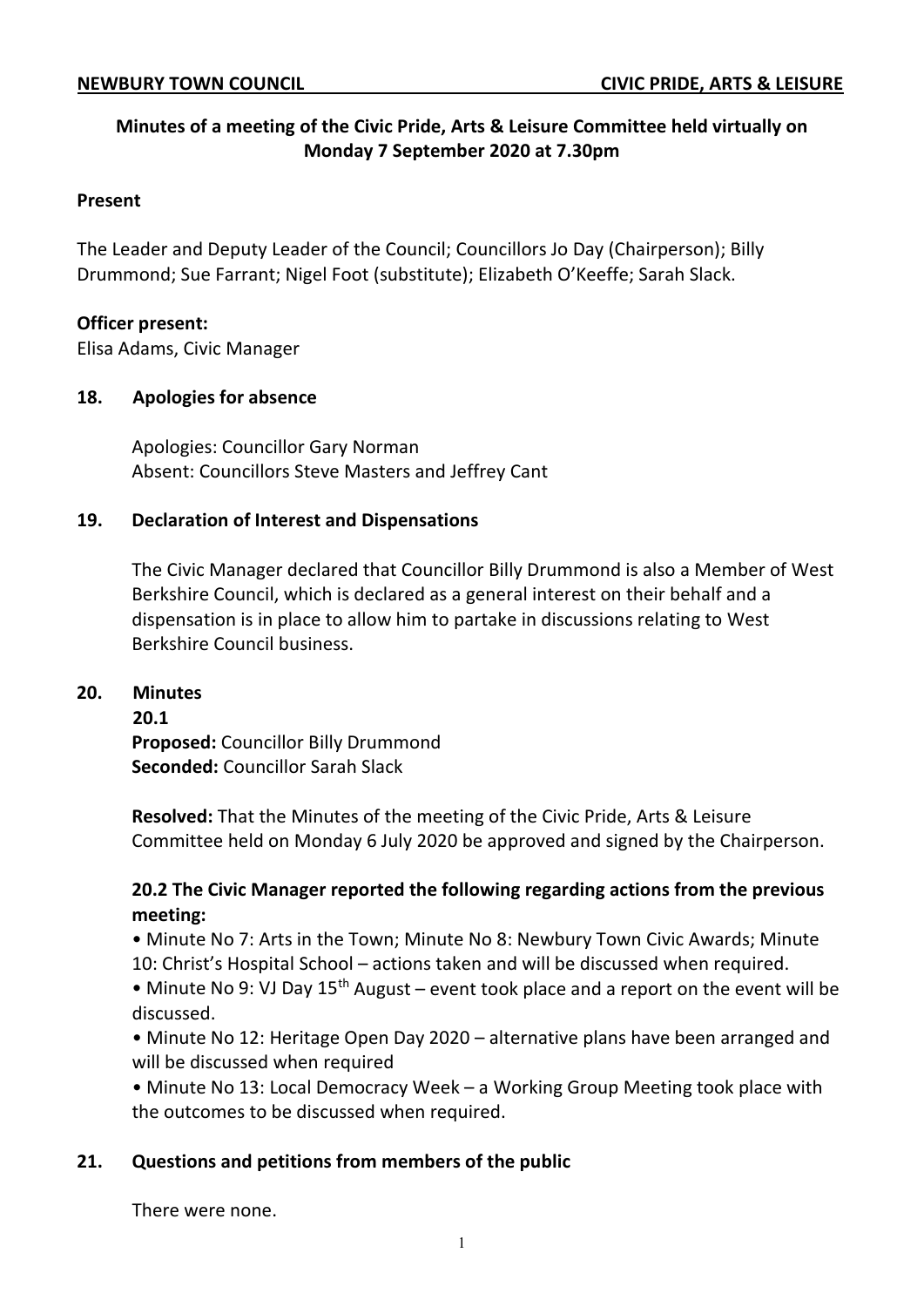## **22. Members' questions and petitions**

There were none.

#### **23. Art on The Park**

Cllr Sue Farrant reported that following discussions with Newbury & District Arts Association and Newbury Art Group, they have members who are very enthusiastic about the prospect of getting Art on the Park back up and running. It was also reported that Newbury Art Group have a small pot of money which they would be keen to use for this project.

It was agreed that Cllr Farrant, Cllr Foot and Cllr Drummond would arrange a meeting with Newbury Art Group to look at the scope of getting this event back up and running, with an aim for Summer 2021.

It was noted that the success of previous events was dependent on volunteer stewards. Cllr O'Keeffe suggested contacting the Corn Exchange to see if any of their volunteer stewards may be interested.

#### **24. Newbury Art Trail**

The Civic Manager reported on the outcomes of a meeting with Cllr Farrant, Cllr Foot, Cllr O'Keeffe and Jane Shillam from Newbury & District Arts Association.

It was suggested for further research to take place into the history of the art pieces in Newbury, and to make use of the website to publish information, which can be updated as and when required when new information about pieces is discovered. Another small meeting with the Civic Manager and the Councillors listed above will take place before the next meeting.

The Civic Manager also advised that there were further earmarked reserves budgeted for the Town Trail to be used. Cllr Farrant agreed to approach Greenham Trust to look at the possibility of match funding for any potential future projects.

## **25. Newbury Town Civic Awards**

The Civic Manager presented detailed plans for the 2021 Civic Awards, which included plans for a Launch Event (and Covid 19 contingencies) and ideas for a new Community Champions Award.

The Deputy Leader of the Council suggested an open competition for the design of a pin badge for the new award. The Civic Manager and Chairperson will further investigate this, sharing ideas with the rest of the Committee before the next meeting.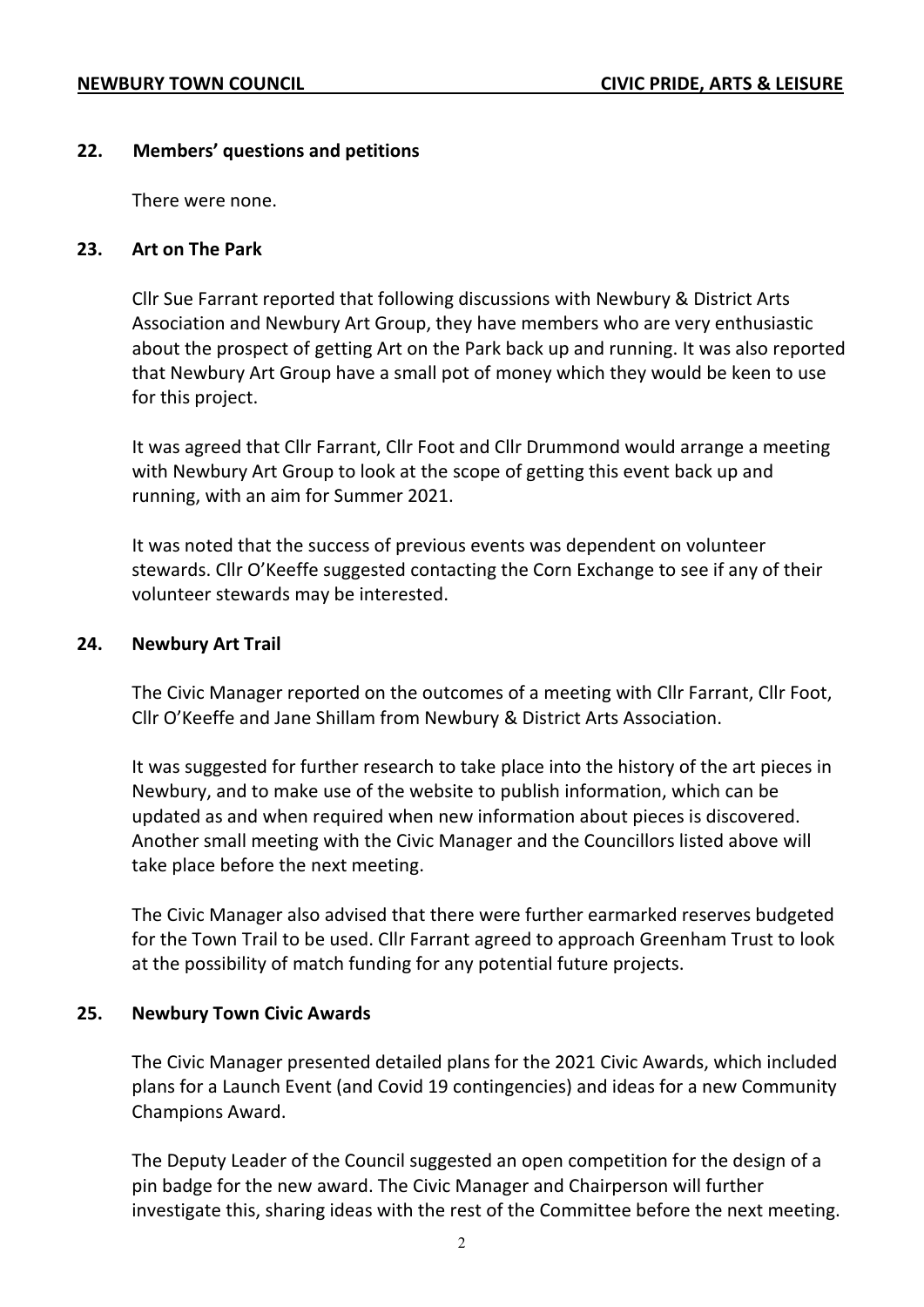## **26. Heritage Open Day**

**Proposed:** Cllr Martin Colston **Seconded:** Cllr Olivia Lewis

**Resolved:** That this year's Heritage Open Day will be acknowledged through a visual display of the history and heritage of the Town Hall on our notice boards, and for an online quiz to be shared through the week via our website and social media platforms.

## **27. Local Democracy Week 2020**

The Chairperson reported that our usual Local Democracy event is unable to take place this year, and that Primary and Secondary schools will be informed that they would like to invited them to visit the Town Hall and to host the event as soon as in convenient. The situation will be reviewed over the course of the year, in the hope that we don't have to wait until Autumn 2021 for our next event to take place.

## **28. 75th Anniversary of VE Day 8th May 2020/VJ Day 15th August 2020**

The Chairperson reported on the events that took place on the  $8<sup>th</sup>$  May and 15<sup>th</sup> August. It was noted that they were appropriate commemorations for the current circumstances, and they were well received.

The Civic Manager thanked all those who participated in the VE/VJ 75<sup>th</sup> Anniversary Commemorations Working Group.

## **29. Remembrance Sunday 2020**

The Civic Manager explained that circumstances regarding this year's Remembrance Sunday will be under constant review and will be subject to change at any time in the lead up to the event itself.

A number of ideas and suggestions were put forward by Members, the Civic Manager agreed to share at the next Remembrance Sunday planning meeting.

**Proposed:** Cllr Sue Farrant **Seconded:** Cllr Elizabeth O'Keeffe

**Resolution:** That the Council will consider a reduced number parade and service for this year's Remembrance Sunday, subject to Covid 19 restrictions.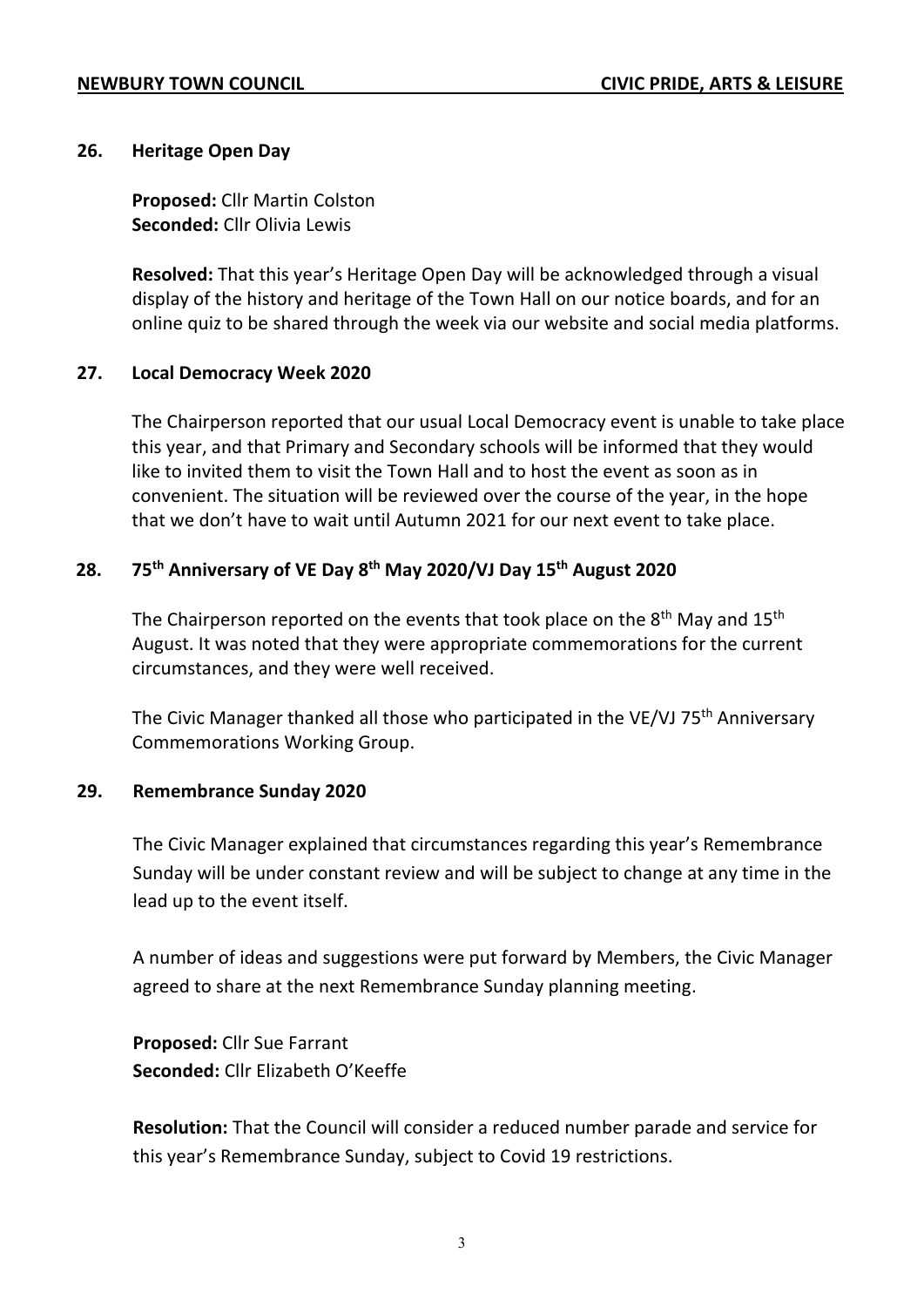#### **30. Mayor's Benevolent Fund Christmas Gift Review**

The Civic Manager presented a proposal and a draft application form for this year's Mayor's Benevolent Fund Christmas Giving.

**Resolved:** That new arrangements are in place for providing Mayor's Benevolent Fund gifts to those in need at Christmas time.

This proposal failed to gain support due to some rewording that felt required on the application form. The following amendment was suggested**:**

**Proposed:** Cllr Elizabeth O'Keeffe **Seconded:** Cllr Martin Colston

**Resolved:** That new arrangements are in place, *subject to noted rewording of the application form*, for providing Mayor's Benevolent Fund gifts to those in need at Christmas time.

The Civic Manager agreed to reword the form and send to the Committee to review by the middle of October, as the form will be required to use before the next Committee meeting is due to take place.

It was also noted that we should consider looking at how we can provide support to those who may require it in completing the form.

## **31. Christ's Hospital School**

Amendments were made to the wording of this proposal following its deferral from the meeting on the  $6<sup>th</sup>$  July 2020.

**Proposed:** Cllr Sue Farrant **Seconded:** Cllr Martin Colston

**Resolved:** That the Council acknowledges the link that Newbury Town has with Christ's Hospital School and to make the existence of the Wests' Gift scholarship known amongst schools in our catchment area.

# **32. Raising the Profile of the Council in the Community**

The information regarding the works done to raise the profile of the Council in the Community was received and noted by the Committee.

The Chairperson thanked the Civic Manager for work that has been put into the letters over the past few months due to the sheer volume of letters required.